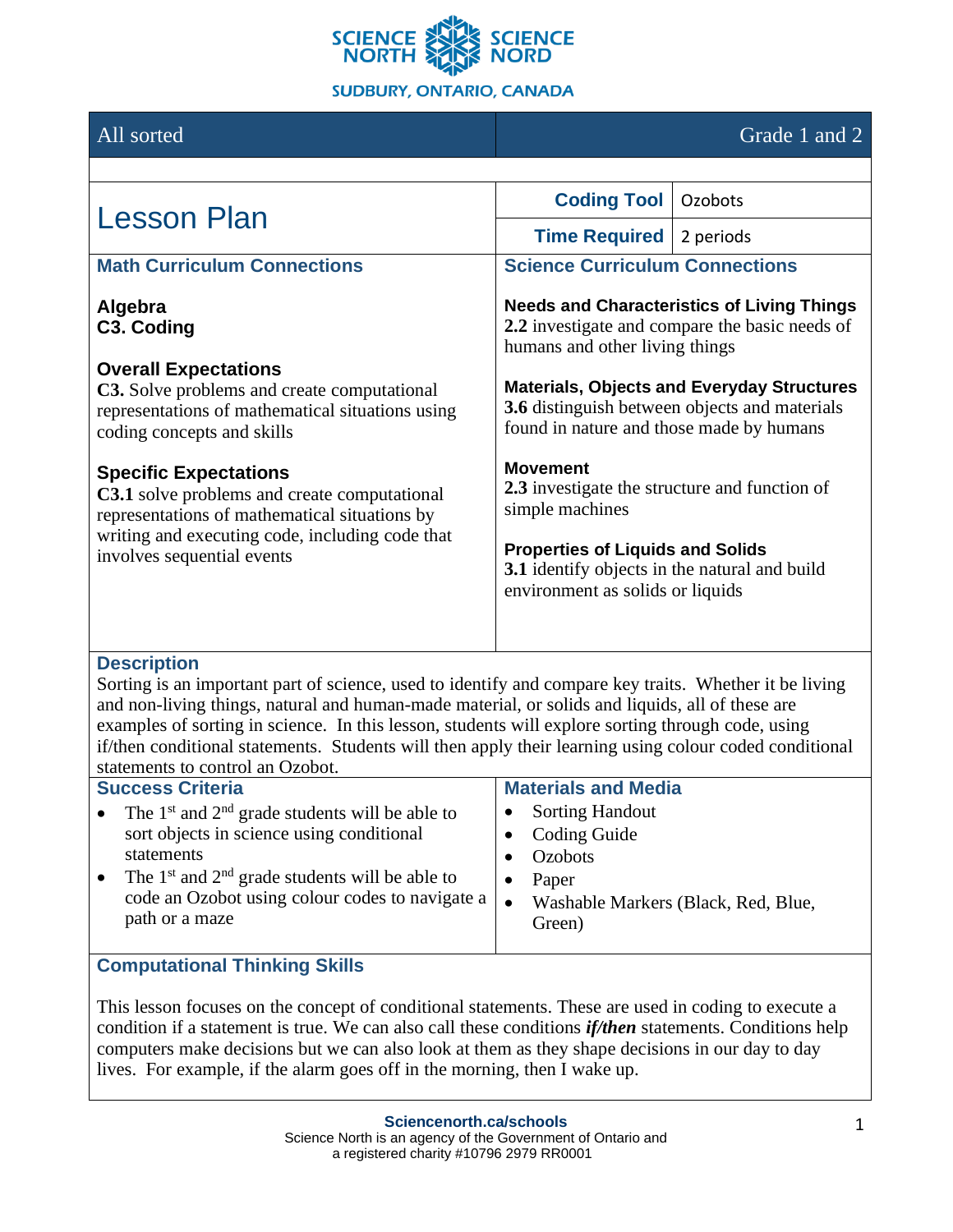

### **SUDBURY, ONTARIO, CANADA**

Students will look at conditional statements in an offline setting and also have the opportunity to use them with Ozobots. Ozobots are small robots that have built-in line following functions and colour coded conditional statements. The robot has light sensors that act as their eyes and *if* they see a certain colour code, *then* they perform a certain function. They are a great introductory coding tool that can be used on paper.

### **Introduction**

The coding and math element of this lesson will help familiarize students with conditional statements in a few different ways. In the first unplugged activity, students will play a game that has them perform different actions when certain conditions are met, similar to what we'd see in a game of Simon Says. In the second unplugged activity, students will combine conditional statements with science in a sorting activity. Looking at the science curriculum, sorting is an important part of learning in grade 1 and 2. Using the unplugged activity, students will be able to investigate and compare in ways that connect with the following curriculum strands:

- Needs and Characteristics of Living Things (Grade 1)
- Materials, Objects and Everyday Structures (Grade 1)
- Properties of Liquids and Solids (Grade 2)
- Movement (Grade 2)

Finally, in the coding activity, students will use an Ozobot that follows code to show how robots use conditional statements to perform different actions. The Ozobot maze can also be used to talk about energy and its uses.

#### **Action**

## **Unplugged Activity**

This activity has students responding to a given *if* with the appropriate *then* action. It has some similarities to a Simon Says game where the conditional statement can be seen as:

*If (Leader says: Simon Says) Then (Imitate the action) Else (Don't do the action)*

Rather than having a static *if/then* statement to follow, students will be given a changing conditional statement. When we add an *else* to the statement, we can build our conditionals into comparisons. If space and/or restrictions allow, this can be done as a physical activity in the classroom. Students line up single-file, through the middle of the classroom, the teacher states the conditional. The *then* action can be 'go to the left', the *else* action will be 'go to the right'. Students walk from the middle to the side of class. This results in groups of students on each side of the classroom sorted by the condition.

Here is an example of an *if/then/else* statement that could be used in this game: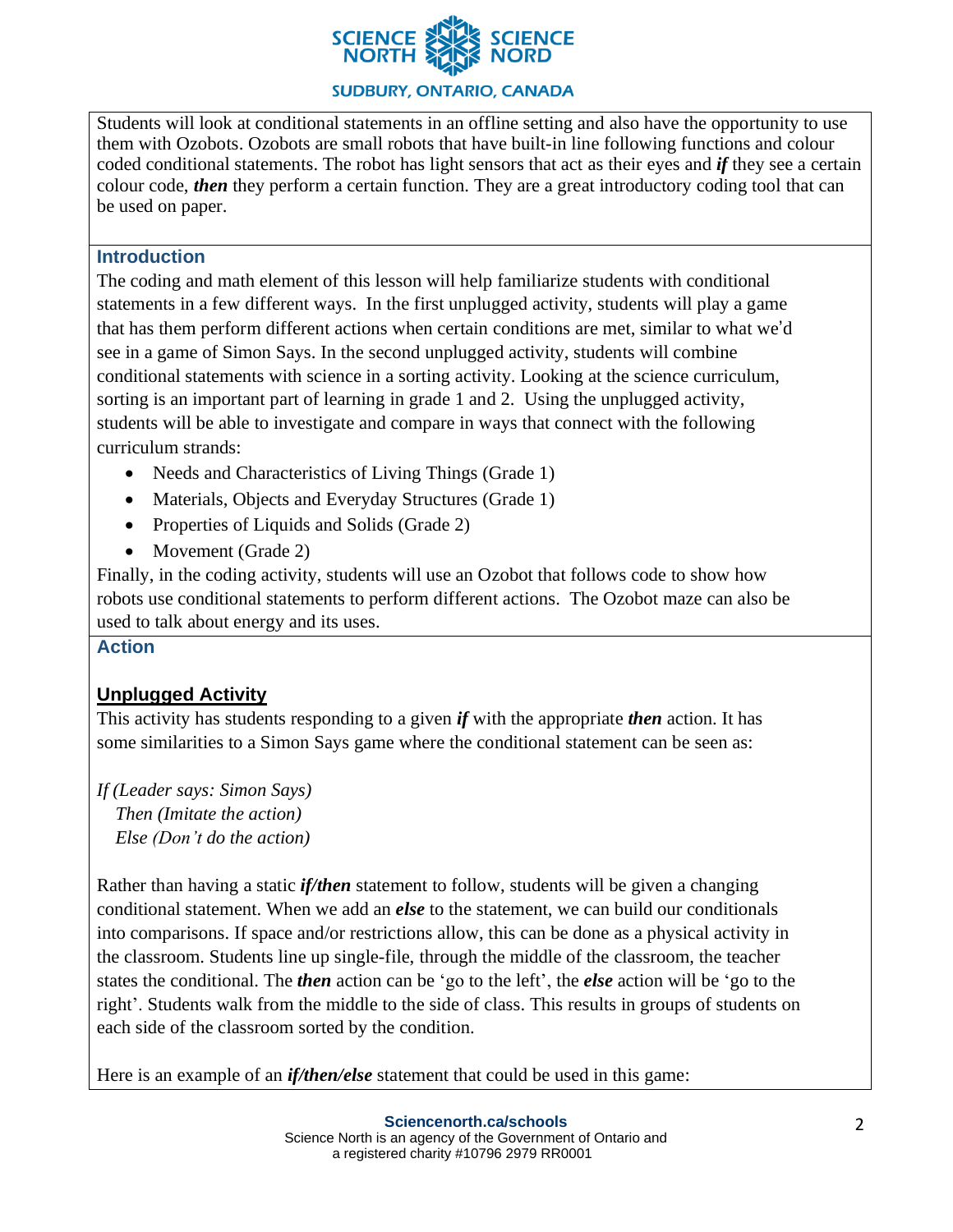

*If (you are wearing green) Then (go to the left) Else (go to the right)*

If space or other restrictions don't allow for student movement throughout the class, the *then/else* statements can be altered to hand gestures so that students can perform them from their seats.

*If (you are wearing green) Then (raise your left hand) Else (raise your right hand)*

You can add complexity to the game by adding another condition to give 3 sorted groupings.

*If (you are wearing green) Then (raise your left hand) Else if (you are wearing red) Then (raise your right hand) Else (raise both hands)*

## **Sorting Statements**

This activity has students sorting images with arrows to the right or left of the page based on a given conditional statement. This is a simple activity that can be applied to anything you want to sort! The conditionals included in the handouts relate to the science curriculum. Below is an example.

*If (the image is a living thing) Then (circle it and draw an arrow to the left) Else (circle it and draw an arrow to the right)*

There are 4 documents included for the activity with this lesson:

- 1 Living things or not
- 2 Natural materials or not
- 3 Solids or not
- 4 Simple Machines or not

## **Math Activity**

The final part of the lesson has students using colour codes to navigate the Ozobot through a maze. In general, the robot will follow the line until it reaches a colour code. Different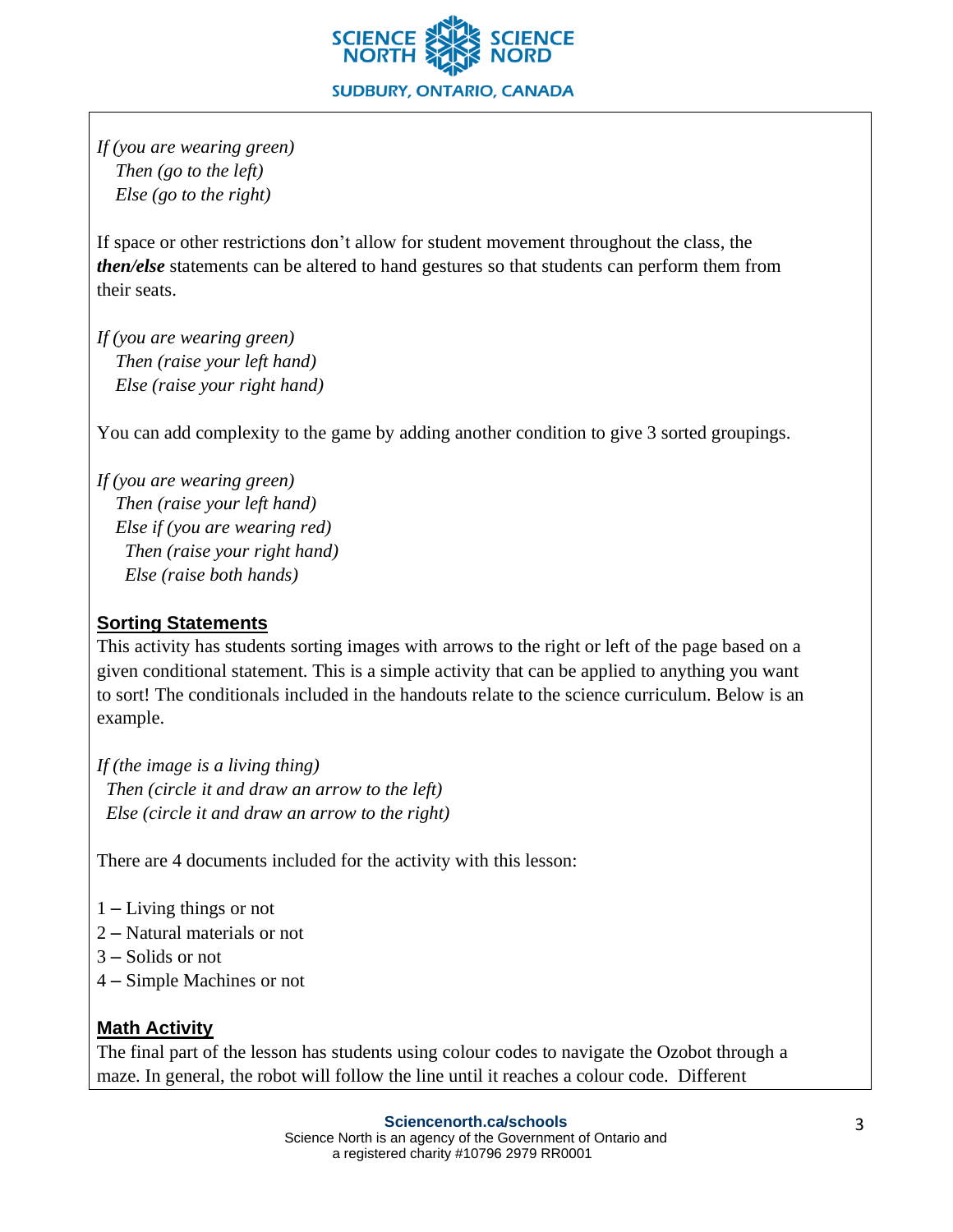

#### **SUDBURY, ONTARIO, CANADA**

combinations of colours indicate different conditional statements. For example, *if* the robot sees blue + red + green, *then* it will go right at the next turn. **GO RIGHT** 

The thickness of the lines and the colour code need to be consistent in order for the Ozobot to read the code. To make sizing easier for students, the Ozobot mazes have spaces where students can simply fill in the colour codes. A colour code guide is included with this lesson.

Students should be given the opportunity to experiment with the different codes to see how the Ozobots behave when encountering them. After they have practiced filling in code of their choice, they can be challenged to complete the code to navigate the maze before testing it out with the Ozobots. Once they are satisfied that their code will direct the Ozobot down the correct path, they can test their code.

The goal of the Ozobot in the maze is to collect energy so that it can grow. This is meant to be a discussion point about energy and growth in living (or non-living) things. The robot can collect energy(electricity). It needs to have energy to light up and to move. No matter how much energy it collects, though, it won't be able to grow.

\*Before starting with the Ozobots, it is important to calibrate them as it will improve accuracy depending on the setting. The Ozobots also work best when there is the least amount of shadows. All Ozobot handouts include a calibration dot.

**To calibrate:** Hold the power button down for 2 seconds until the light flashes white. Quickly place the Ozobot onto the black calibration dot. Let's look at the last calibration step as a conditional statement:

*If the Ozobot blinks green and moves forward Then you have calibrated successfully Else if the Ozobot blinks red Then you restart the calibration*